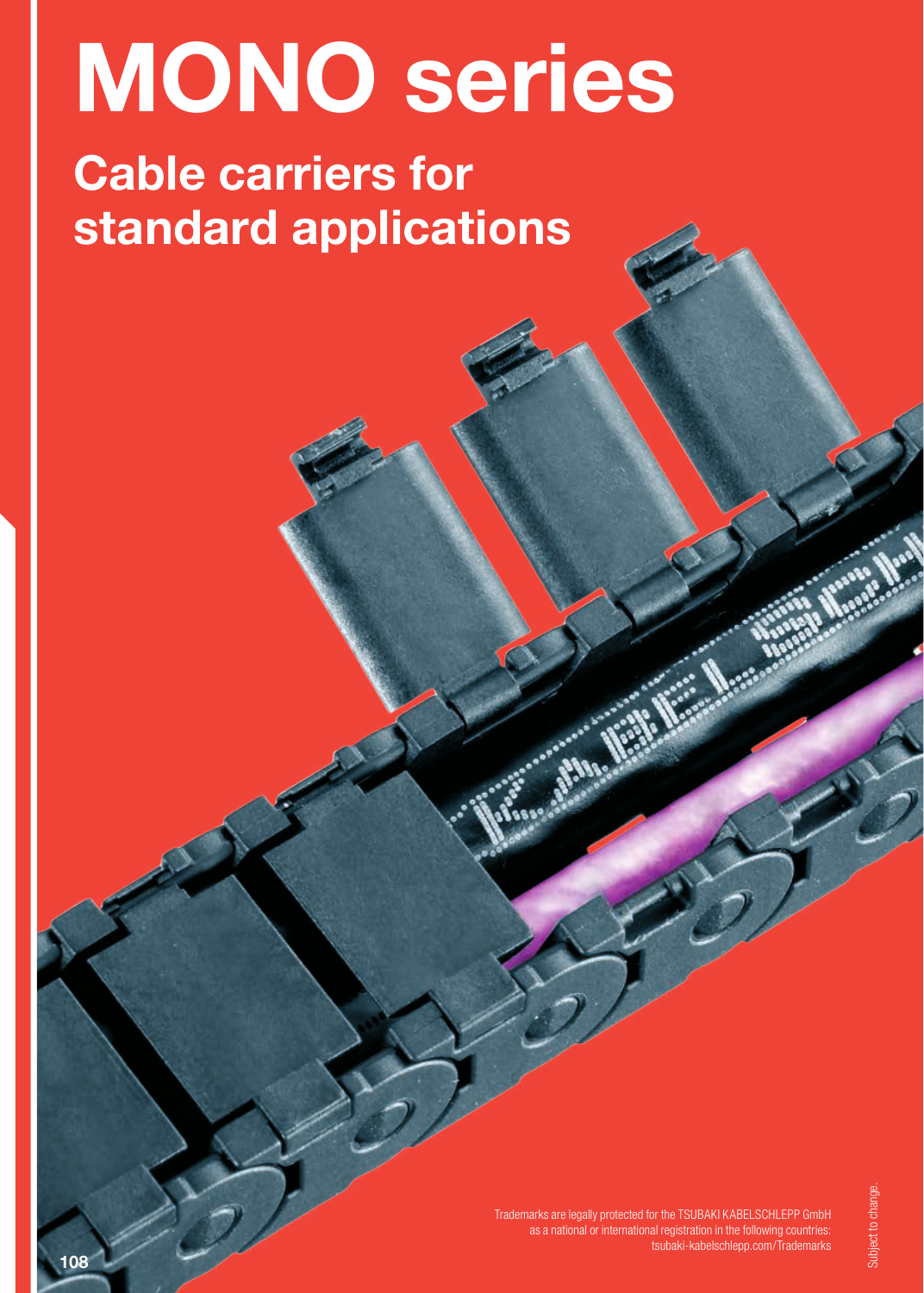## MONO series | Overview



### Features

- Cost-effective cable carrier
- Easy and fast installation
- Many types available immediately ex-stock world wide
- Long service life
- Great unsupported lengths compared to the unit size
- High torsional rigidity
- Easy to install



Small types for narrow installation spaces



i∕a

Fast shortening/extending with push-to-connect chain links



 $\overline{\mathcal{D}}$ 

 $\Box$ 

IC 71

Different connection variants through simple reconnecting of the end connectors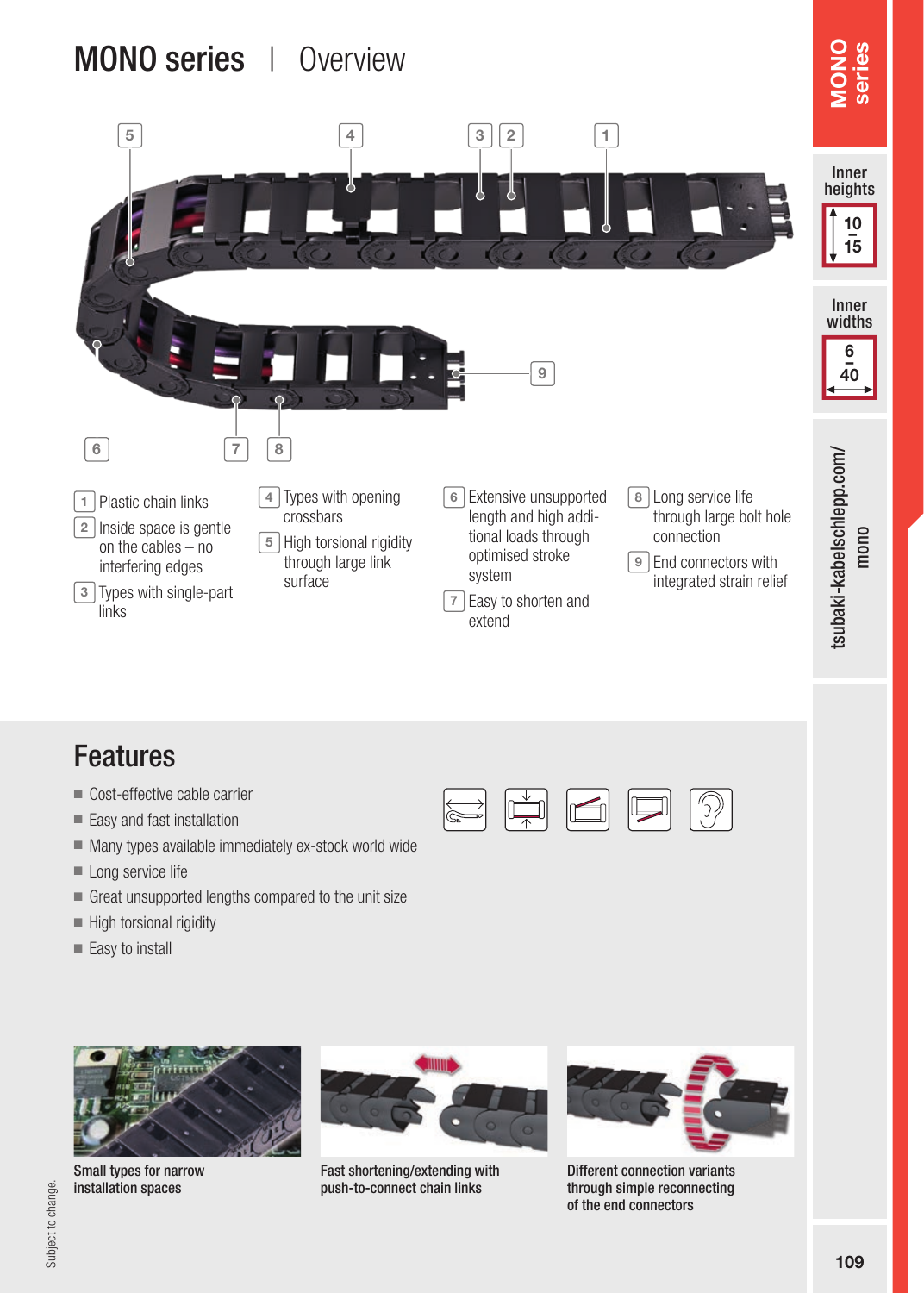# MONO series

# MONO series | Overview

|                       | Type             |                 |              |                 |               |               |                 |                                                                   |                                 |                   |                                          | Cable-                         |  |
|-----------------------|------------------|-----------------|--------------|-----------------|---------------|---------------|-----------------|-------------------------------------------------------------------|---------------------------------|-------------------|------------------------------------------|--------------------------------|--|
|                       |                  | Opening variant | Stay variant | $h_i$<br>[mm]   | $h_G$<br>[mm] | $B_i$<br>[mm] | $B_{k}$<br>[mm] | $\begin{array}{c} B_i \\ grid \\ [mm] [mm] \end{array}$           | $\frac{t}{[mm]}$                | <b>KR</b><br>[mm] | Addi-<br>tional<br>load<br>$\leq$ [kg/m] | $\mathbf{d}_{\text{max}}$ [mm] |  |
| Key for abbreviations |                  |                 |              | $\boxed{\Box}$  | ╙╝╜           | $\bigoplus$   |                 | $\frac{\mathbf{X} \text{mm}}{\boxed{\boxed{\boxed{\phantom{1}}}}$ | $\overleftrightarrow{\text{G}}$ | 义                 | $\bigoplus_{\infty}^n$                   | $\boxed{\textcircled{2}}$      |  |
|                       | MONO 0130/32/34  |                 |              |                 |               |               |                 |                                                                   |                                 |                   |                                          |                                |  |
| on page 16            |                  |                 | 0132         | 10 <sup>°</sup> | 12.5          | $6 - 40$      | $12 - 46$       | $\overline{\phantom{a}}$                                          | 13                              | $20 - 37$         | 0.5                                      | 8<br>.                         |  |
|                       |                  |                 | 0130         | 10              | 12.5          | $6 - 40$      | $12 - 46$       | $\overline{\phantom{a}}$                                          | 13                              | $20 - 37$         | 0.5                                      | 8                              |  |
|                       |                  | لصا             | 0134         | 10              | 12.5          | $6 - 30$      | $12 - 26$       | $\overline{\phantom{m}}$                                          | 13                              | $20 - 37$         | 0.5                                      | 8                              |  |
|                       | MONO 0180/82/84  |                 |              |                 |               |               |                 |                                                                   |                                 |                   |                                          |                                |  |
|                       |                  |                 | 0182         | 15              | 18            | $10 - 40$     | $18 - 48$       | $\overline{\phantom{a}}$                                          | 18                              | $28 - 50$         |                                          | 12                             |  |
| Design guidelines     |                  |                 | 0180         | 15              | 18            | $10 - 40$     | $18 - 48$       | $\overline{\phantom{a}}$                                          | 18                              | $28 - 50$         |                                          | 12                             |  |
| from page 64          | 11.71.           |                 | 0184         | 15              | 18            | $15 - 40$     | 23              | $\overline{\phantom{m}}$                                          | 18                              | $28 - 50$         |                                          | 12                             |  |
|                       | <b>MONO 0202</b> |                 |              |                 |               |               |                 |                                                                   |                                 |                   |                                          |                                |  |
|                       |                  |                 | 0202         | 11              | 15            | $6 - 20$      | $13 - 27$       | $\overline{\phantom{m}}$                                          | 20                              | $18 - 50$         | 1.2                                      | 8.5                            |  |
|                       |                  |                 |              |                 |               |               |                 |                                                                   |                                 |                   |                                          |                                |  |
|                       |                  |                 |              |                 |               |               |                 |                                                                   |                                 |                   |                                          |                                |  |
| $\mathbf{a}$          |                  |                 |              |                 |               |               |                 |                                                                   |                                 |                   |                                          |                                |  |

technik@kabelschlepp.de technik@kabelschlepp.de Technical support: Technical support:

Og online-engineer.de

Subject to change. Subject to change.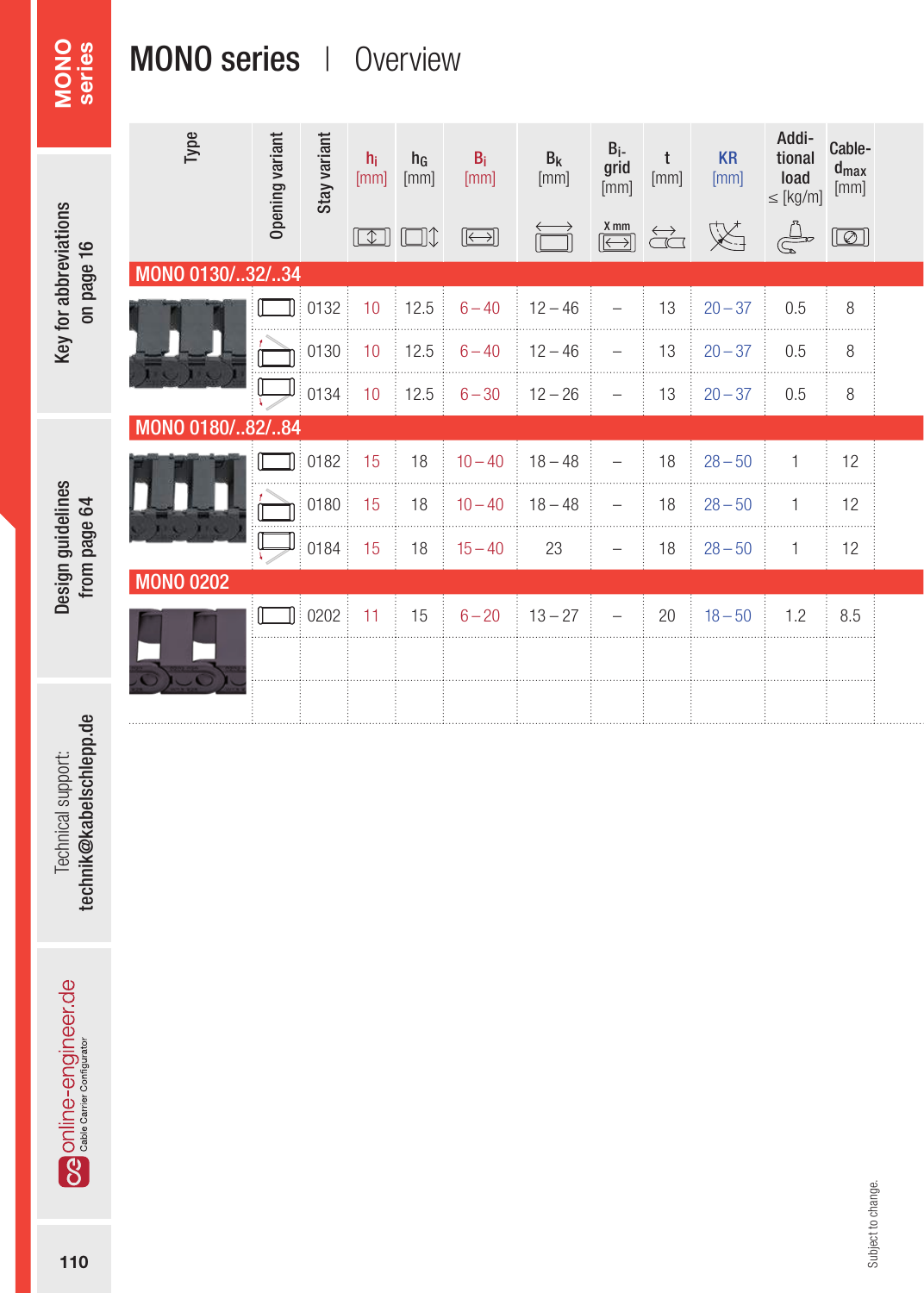# MONO series | Overview

|                                                                            |      |               |                                                                                                                 |                          |                                   |                                              |                                                                                                  |                          |                          |                           |           |                                                 |     | MONO                                                                        |
|----------------------------------------------------------------------------|------|---------------|-----------------------------------------------------------------------------------------------------------------|--------------------------|-----------------------------------|----------------------------------------------|--------------------------------------------------------------------------------------------------|--------------------------|--------------------------|---------------------------|-----------|-------------------------------------------------|-----|-----------------------------------------------------------------------------|
|                                                                            |      |               |                                                                                                                 |                          |                                   |                                              |                                                                                                  |                          |                          |                           |           |                                                 |     |                                                                             |
| <b>Travel</b><br>$\begin{array}{ll} \text{length} \\ \leq [m] \end{array}$ |      |               | <b>Travel</b><br>$\ensuremath{\mathsf{length}}\xspace$<br>$\leq$ [m]                                            |                          |                                   | TS <sub>0</sub>                              | TS1                                                                                              | TS <sub>2</sub>          | TS <sub>3</sub>          |                           | side      |                                                 |     | Inner<br>heights                                                            |
| $\overrightarrow{c}$                                                       | Œ    | <b>SOLUTE</b> | $\overrightarrow{\mathbf{C}}$                                                                                   | (a                       | <b>Contract Contract Contract</b> | $\mathbb{H}$                                 | $\mathbb H$                                                                                      | <b>IFEII</b>             | UEEU                     |                           |           |                                                 |     | $\frac{10}{15}$                                                             |
| 1.15                                                                       | 10   | 50            | 40                                                                                                              | 3                        | 30                                |                                              |                                                                                                  |                          |                          |                           |           | $\overline{\phantom{0}}$                        | 114 | Inner<br>widths                                                             |
| 1.15                                                                       | 10   | 50            | 40                                                                                                              | 3                        | 30                                | $\overline{\phantom{a}}$                     | $\overline{\phantom{m}}$                                                                         | $\overline{\phantom{0}}$ | $\overline{\phantom{a}}$ |                           | $\bullet$ | $\qquad \qquad -$                               | 115 | 6<br>$\overline{\phantom{a}}$                                               |
| 1.15                                                                       | 10   | 50            | $\qquad \qquad -$                                                                                               | $\overline{\phantom{0}}$ | $\overline{\phantom{0}}$          |                                              | -                                                                                                |                          | $\overline{\phantom{a}}$ |                           | ٠         | $\overline{\phantom{m}}$                        | 116 | 40                                                                          |
| 1.55                                                                       | 10   | 50            | 70                                                                                                              | 3                        | 30                                | $\overline{\phantom{a}}$                     |                                                                                                  |                          | -                        |                           |           | -                                               | 120 |                                                                             |
| 1.55                                                                       | 10   | 50            | 70                                                                                                              | 3                        | 30                                | $\overline{\phantom{a}}$                     | $\overline{\phantom{a}}$                                                                         | -                        | $\qquad \qquad -$        | ●                         | $\bullet$ | $\overline{\phantom{a}}$                        | 121 |                                                                             |
| 1.55                                                                       | 10   | 50            | $\qquad \qquad -$                                                                                               | $\overline{\phantom{0}}$ | $\overline{\phantom{m}}$          | $\overline{\phantom{a}}$                     | $\qquad \qquad$                                                                                  | $\overline{\phantom{0}}$ | $\overline{\phantom{a}}$ | e                         |           | $\overline{\phantom{m}}$                        | 122 | tsubaki-kabelschlepp.com/<br>mono                                           |
|                                                                            |      |               |                                                                                                                 |                          |                                   |                                              |                                                                                                  |                          |                          |                           |           |                                                 |     |                                                                             |
|                                                                            |      |               |                                                                                                                 |                          |                                   |                                              |                                                                                                  |                          |                          |                           |           |                                                 |     |                                                                             |
|                                                                            |      |               |                                                                                                                 |                          |                                   |                                              |                                                                                                  |                          |                          |                           |           |                                                 |     |                                                                             |
|                                                                            | 1.95 | 10            | Unsupported arrangement<br>$\begin{array}{ll} v_{max} & a_{max} \\ \leq [m/s] & \leq [m/s^2] \end{array}$<br>50 | <b>MONO series</b><br>70 | 3                                 | Overview<br><b>Gliding arrangement</b><br>30 | $\begin{array}{cc} \mathbf{V}_{max} & \mathbf{a}_{max} \\ \leq [m/s] & \leq [m/s^2] \end{array}$ |                          |                          | <b>Inner Distribution</b> |           | lying on the<br>vertical hanging<br>or standing |     | <b>Installation variants</b><br>Page<br>rotating<br>arrangement<br>.<br>126 |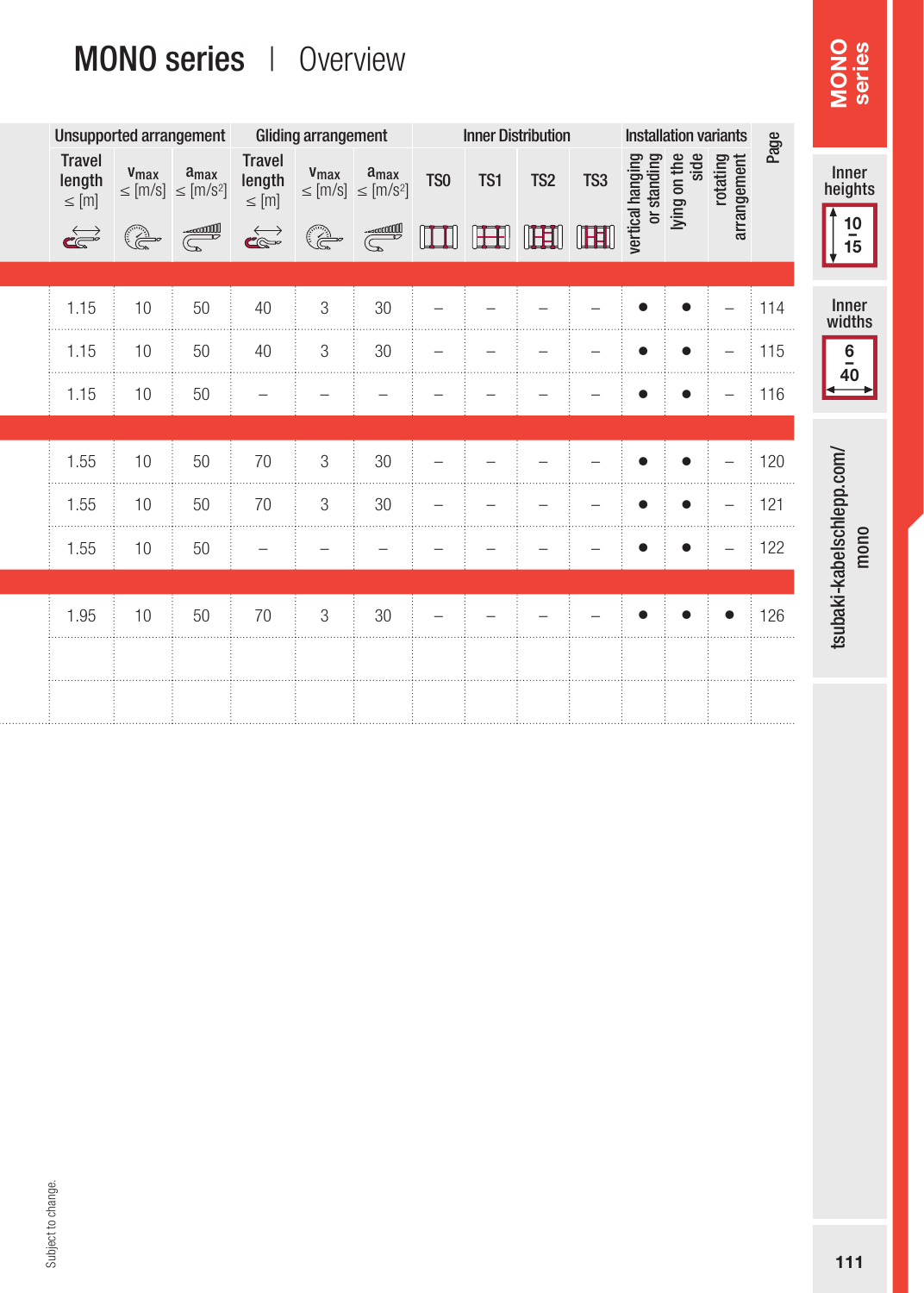## 0130/..32/..34 | Types | Overview

# 0130/..32/..34



|  | Pitch<br>13 mm |
|--|----------------|
|--|----------------|

**Types** 







Design guidelines from page 64

Design guidelines from page 64





| Closed frame (design 020)                |
|------------------------------------------|
| ■ Weight optimised, closed plastic frame |
| with high torsional rigidity.            |
| ■ Outside/inside: not openable.          |

#### Type 0130.................................................................... page 115

#### Frame with outside opening crossbars (design 030)

- $\blacksquare$  Weight optimised plastic frame with high torsional rigidity.
- Openable at any position.
- Outside: openable.

#### Type 0134.................................................................... page 116

#### Frame with inside opening crossbars (design 040)

- Weight optimised plastic frame with high torsional rigidity.
- Openable at any position.
- Inside: openable.

technik@kabelschlepp.de technik@kabelschlepp.de Technical support: Technical support:

#### Optimised cable carrier geometry:

Easy to shorten and extend

Long service life through large bolt hole connection



High torsional rigidity through large link surface

Extensive unsupported length and high additional loads through optimised stroke system

**OG** Online-engineer.de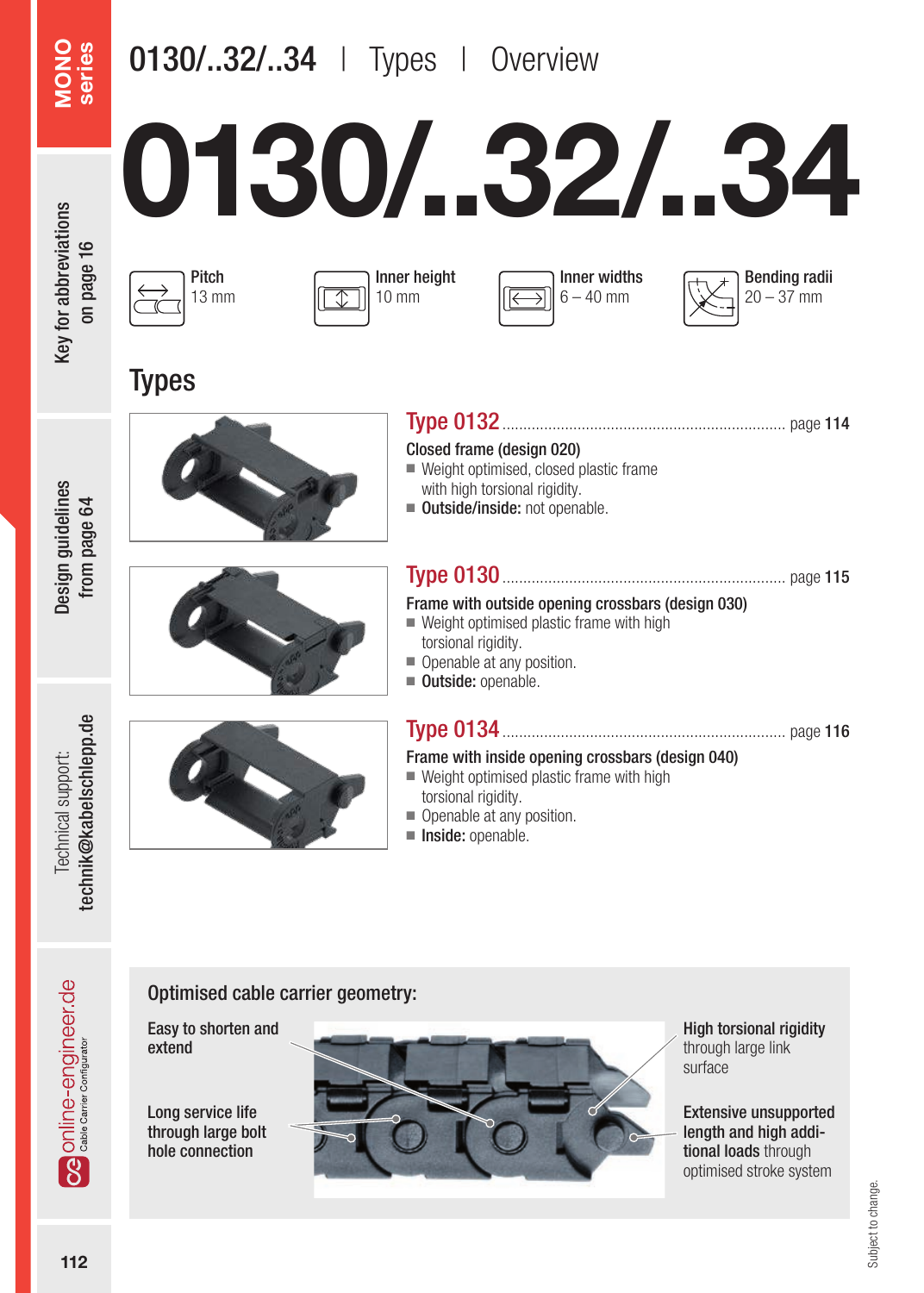#### Unsupported arrangement



| <b>KR</b><br>[mm] | н<br>[mm] | H,<br>[mm] | Lв<br>mm] | U <sub>R</sub><br>[mm] |
|-------------------|-----------|------------|-----------|------------------------|
| 20                | 52.5      | 62.5       | 89        | 1Λ                     |
| 28                | 68.5      | 78.5       | 114       | 18                     |
|                   | 86.5      | 96.5       | 142       |                        |

**SONO SERVICES**<br>
Inner<br>
Inner<br>
Widths Monder series **NO** 

Innen-Inner heights

10



Load diagram for unsupported length depending on the additional load.

Sagging of the cable carrier is technically permitted for extended travel lengths, depending on the specific application.

Intrinsic cable carrier weight  $q_k = 0.16$  kg/m with Bi 15 mm. For other inner widths, the maximum additional load changes.







#### Gliding arrangement



The gliding cable carrier must be guided in a channel. See p. 782.

Only designs 020 and 030 can be used for a gliding arrangement.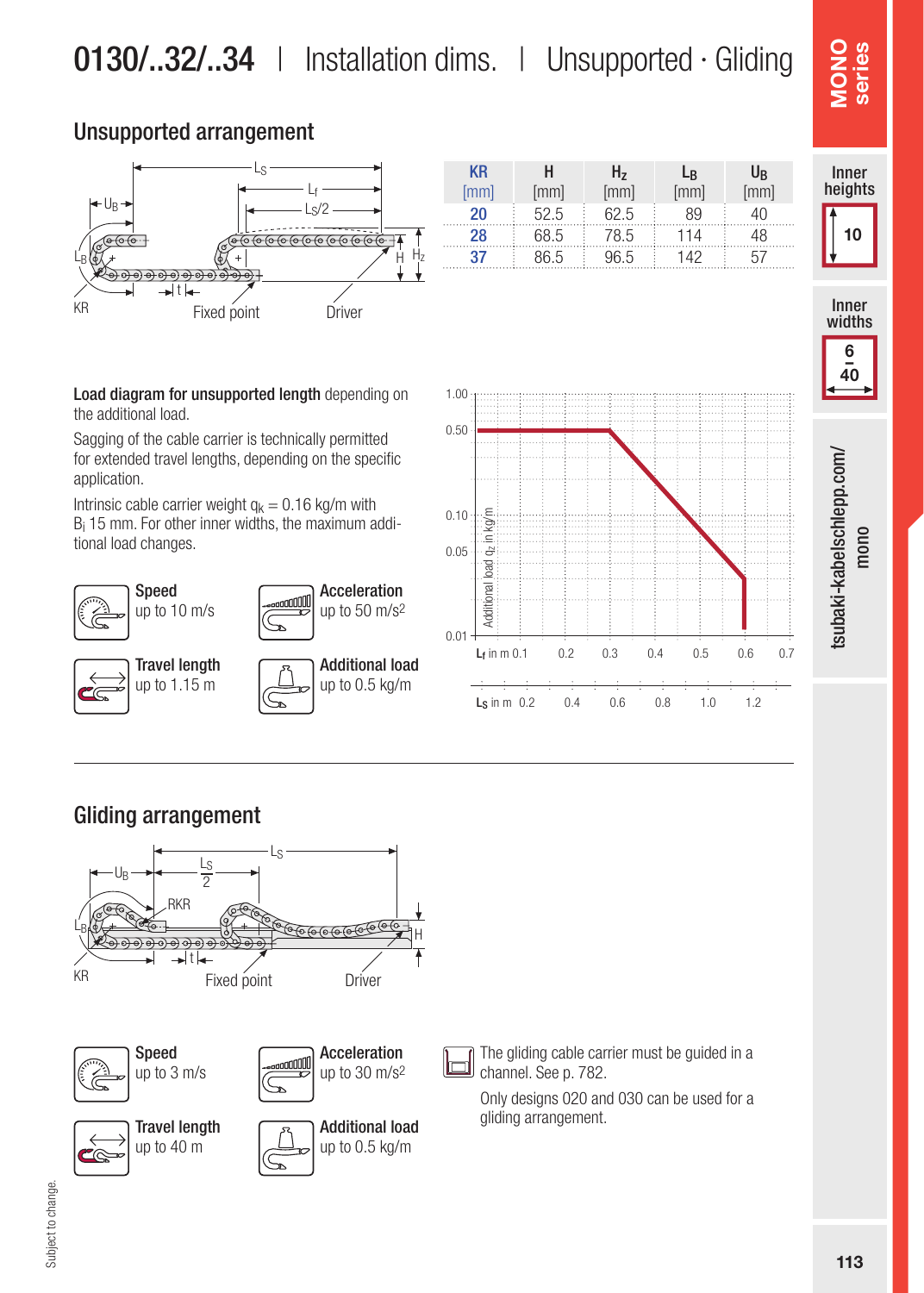### Type 0132 – closed frame

- Weight optimised, closed plastic frame with high torsional rigidity.
- Outside/inside: not openable.



# Key for abbreviations Key for abbreviations on page 16

MONO series

Design guidelines from page 64

Design guidelines from page 64



Stay arrangement on each  $B_i 6 - 40$  mm<br>chain link  $\Delta S$ : fully-stayed chain link (VS: fully-stayed)



Recommended max. Ø 8 mm 10 12.5  $B_i \longrightarrow \longrightarrow \longrightarrow$  3 Bk

 $\overline{\text{R}}$ 

The maximum cable diameter strongly depends on the bending radius and the desired cable type. Please contact us.

#### Calculating the cable carrier length

#### Cable carrier length Lk

 $L_k \approx \frac{L_S}{2} + L_B$ 2

Cable carrier length Lk rounded to pitch t



Order example



technik@kabelschlepp.de technik@kabelschlepp.de Technical support: Technical support: **OG** Online-engineer.de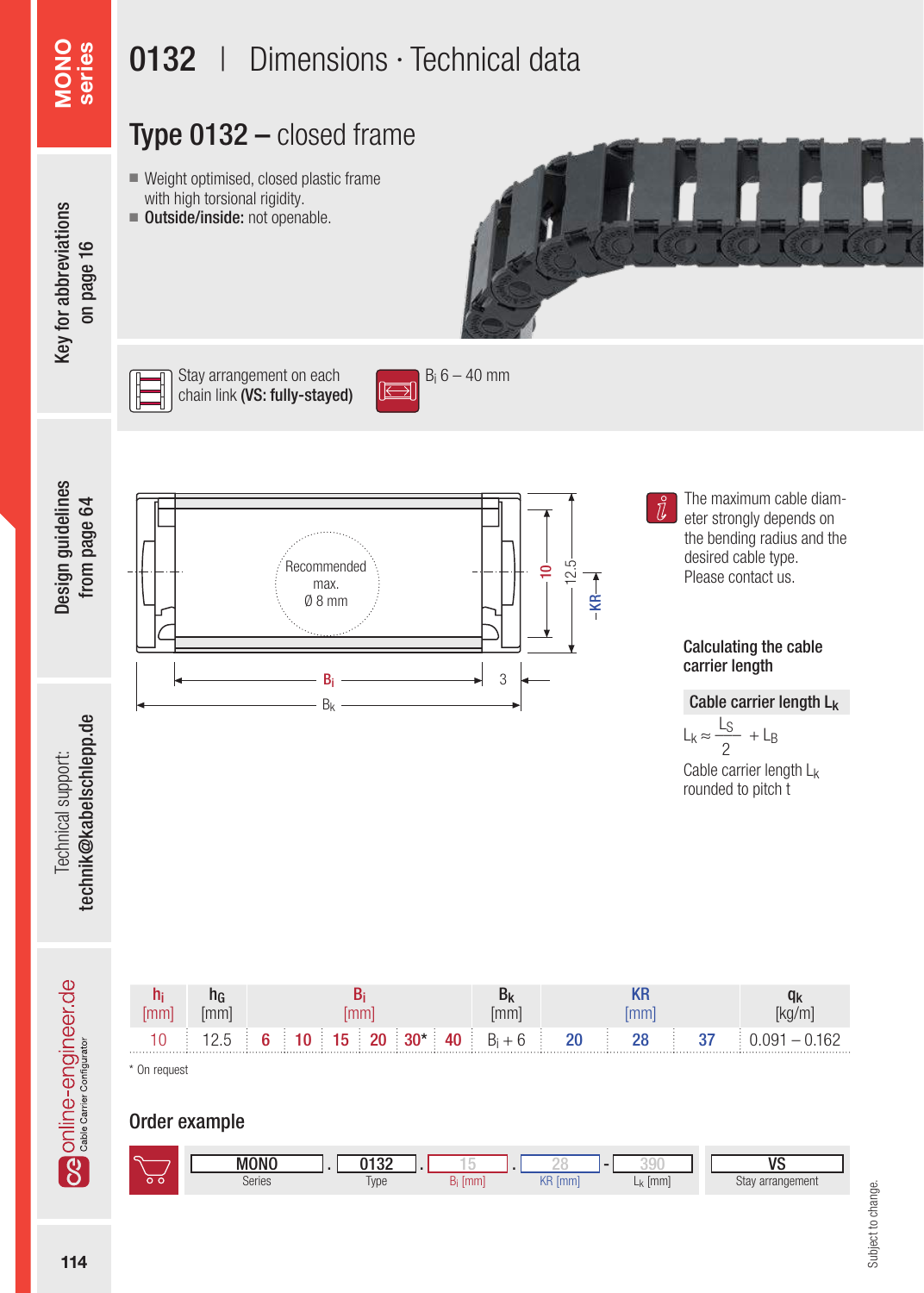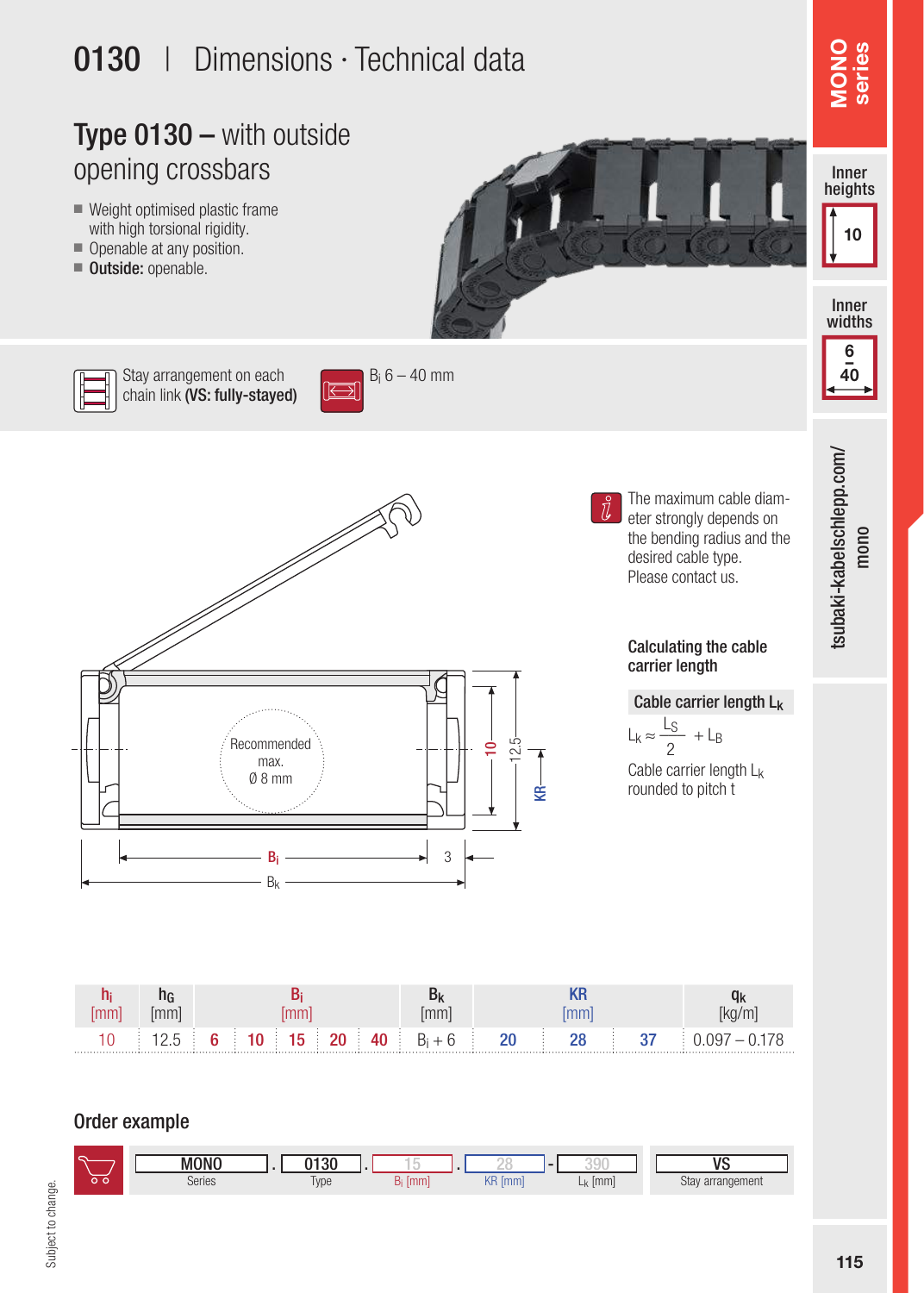

Order example

|     | <b>MONO</b> | 0134         | $\sim$   |                   | $-$           | <b>UC</b>        |
|-----|-------------|--------------|----------|-------------------|---------------|------------------|
| י ה | Series      | men.<br>Type | mm<br>DГ | KR<br>$\sqrt{mm}$ | [mm]<br>$-51$ | Stay arrangement |

Subject to change. Subject to change.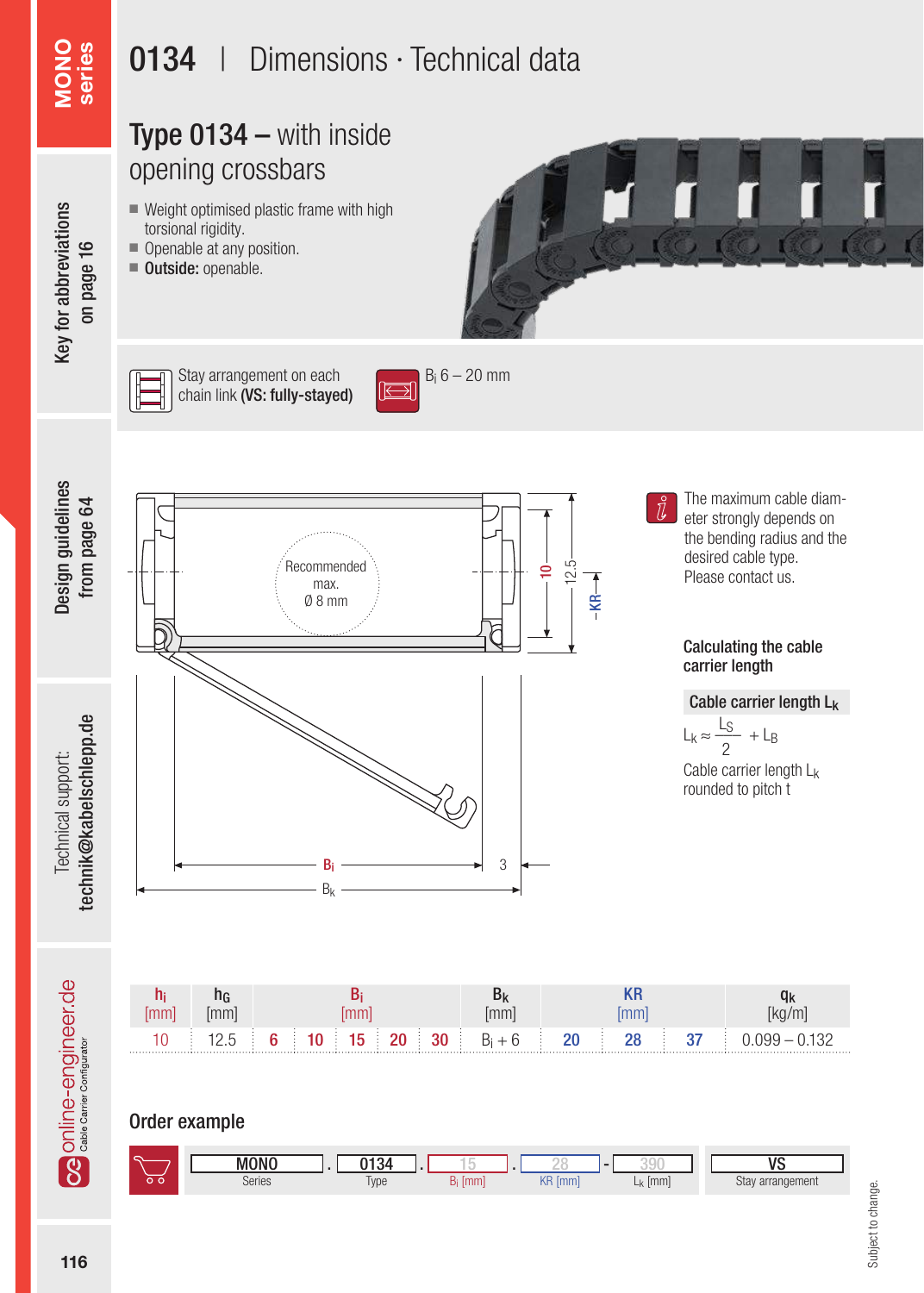## 0130/..32/..34 | End connectors

#### Single-part end connectors – plastic

(with integrated strain relief)

The plastic end connectors can be connected from above or below. The connection type can be changed by altering the position of the end connector.



Single-part end connectors – plastic

The plastic end connectors can be connected from above or below. The connection type can be changed by altering the position of the end connector.

#### Order example

Subject to change.

Subject to change.





Depending on the design, the connection angles can be swivelled up to 12 °.

Innen-Inner heights

10

117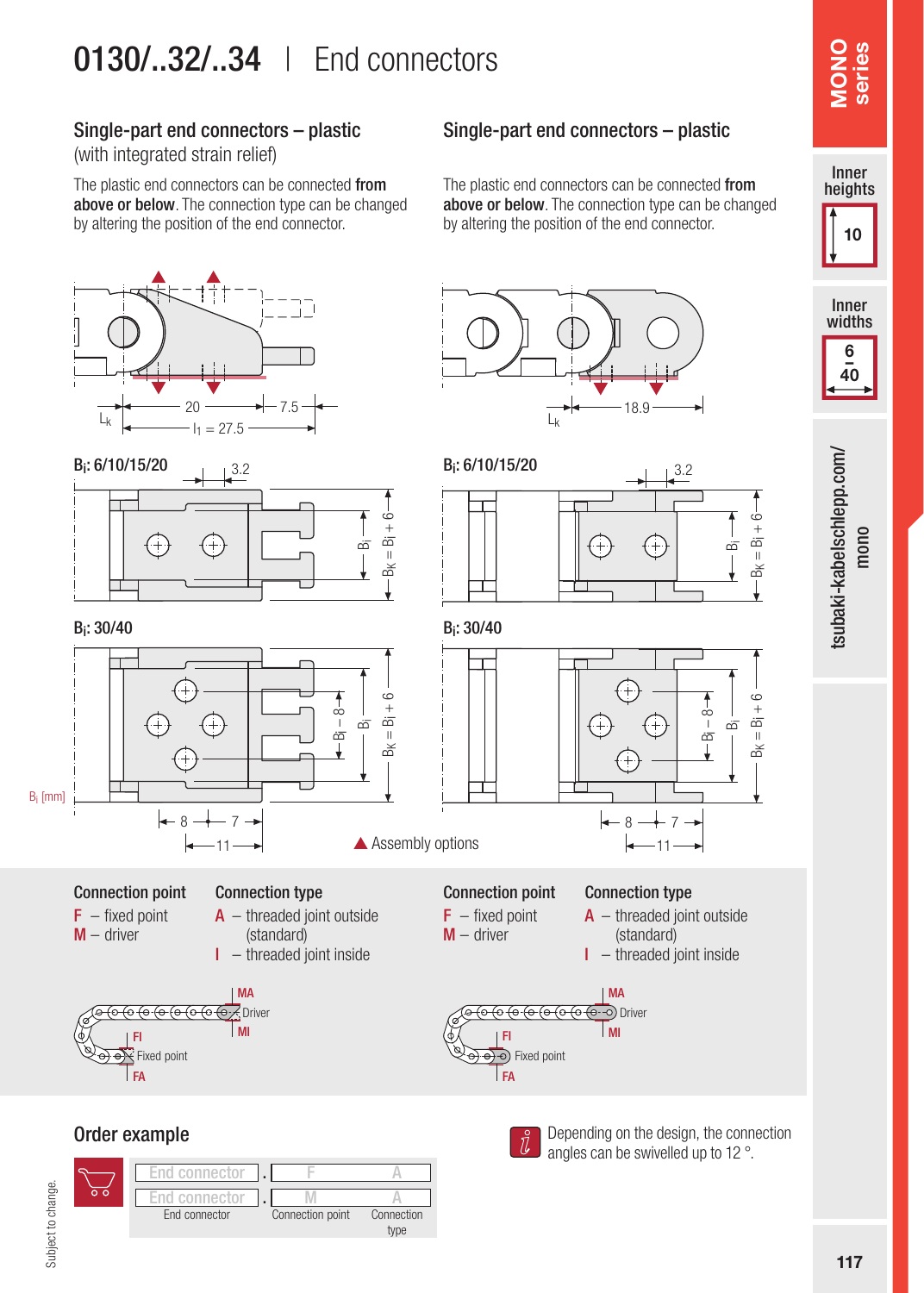# 0180/..82/..84 | Types | Overview

# 0180/..82/..84

Closed frame (design 020)





Inner height 15 mm





**Types** 

Design guidelines from page 64

Design guidelines from page 64





| GIUSEU ITAILIE (UESIUII UZU)<br>■ Weight optimised, closed plastic frame with<br>high torsional rigidity.<br>■ Outside/inside: not openable. |
|----------------------------------------------------------------------------------------------------------------------------------------------|
|                                                                                                                                              |
| Frame with outside opening crossbars (design 030)<br>$\blacksquare$ Weight optimised plastic frame with high                                 |
| torsional rigidity.                                                                                                                          |
| Openable at any position.                                                                                                                    |
| Outside: openable.                                                                                                                           |

Type 0182.................................................................... page 120

# technik@kabelschlepp.de technik@kabelschlepp.de Technical support: Technical support:



#### Type 0184.................................................................... page 122

#### Frame with inside opening crossbars (design 040)

- Weight optimised plastic frame with high torsional rigidity.
- Openable at any position.
- Inside: openable.

#### Optimised cable carrier geometry:

Easy to shorten and extend

Long service life through large bolt hole connection



High torsional rigidity through large link surface

Extensive unsupported length and high additional loads through optimised stroke system

**OG** Online-engineer.de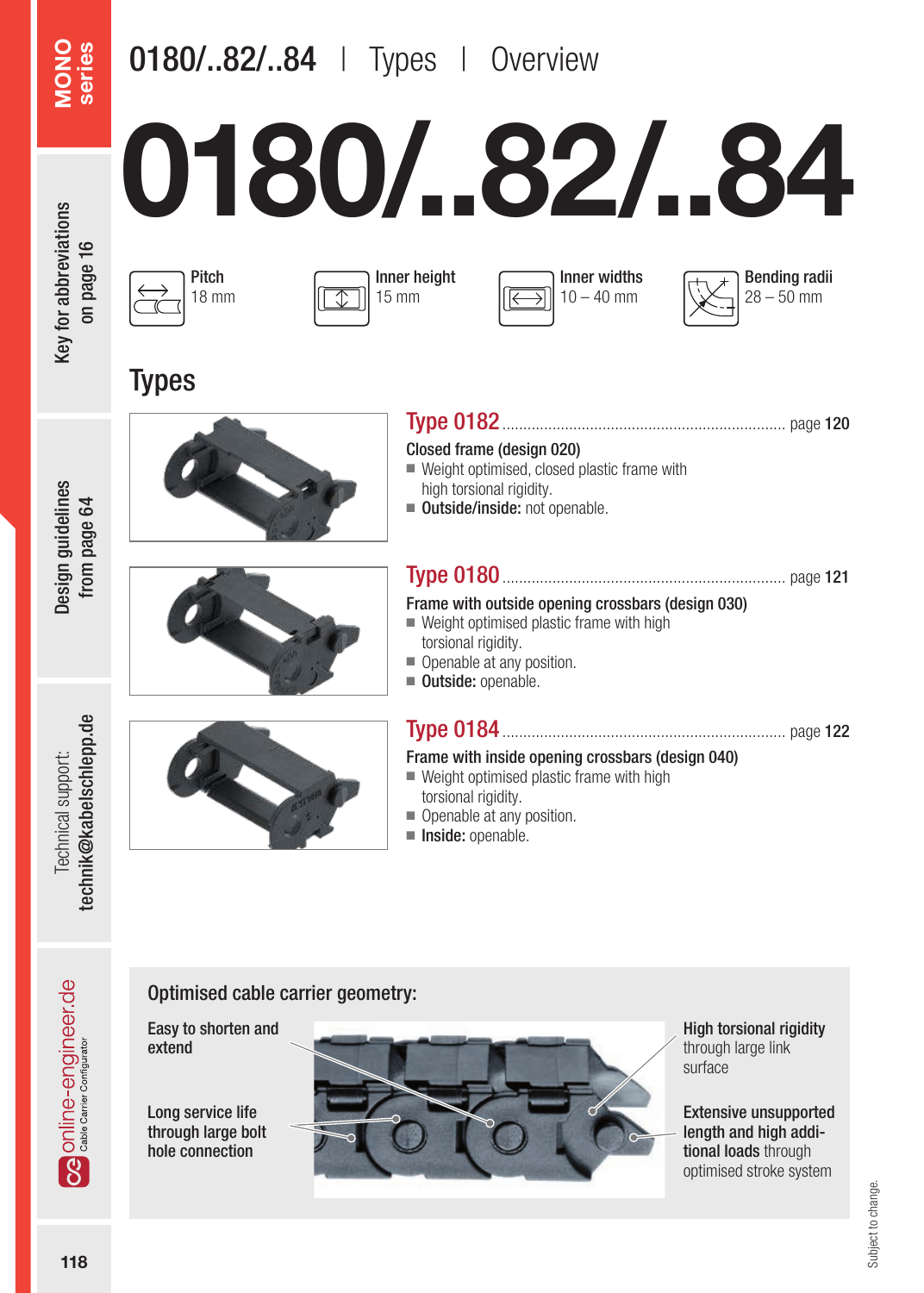KR [mm]

H [mm]

Hz  $[mm]$ 

28 74 89 124 55 37 92 107 153 64 **50** 118 133 194 77

**L**<sub>R</sub> [mm]

U<sub>R</sub>  $[mm]$ 

#### Unsupported arrangement



LS

 $LB(\overline{\mathfrak{d}}\chi +$   $\overline{\mathfrak{d}}\chi +$   $\overline{\mathfrak{d}}\chi +$   $\overline{\mathfrak{d}}\chi +$ 

 $L_{\text{f}}$ 

 $c/2$ 

Acceleration up to 50 m/s2

Additional load up to 1.0 kg/m

the additional load.

Speed up to 10 m/s

ć

Travel length up to  $1.5 \text{ m}$ 

t

UB

Sagging of the cable carrier is technically permitted for extended travel lengths, depending on the specific application.

Intrinsic cable carrier weight  $q_k = 0.25$  kg/m with Bi 10 mm. For other inner widths, the maximum additional load changes.



Subject to change.

Subject to change.



The gliding cable carrier must be guided in a channel. See p. 782.

Only designs 020 and 030 can be used for a gliding arrangement.









15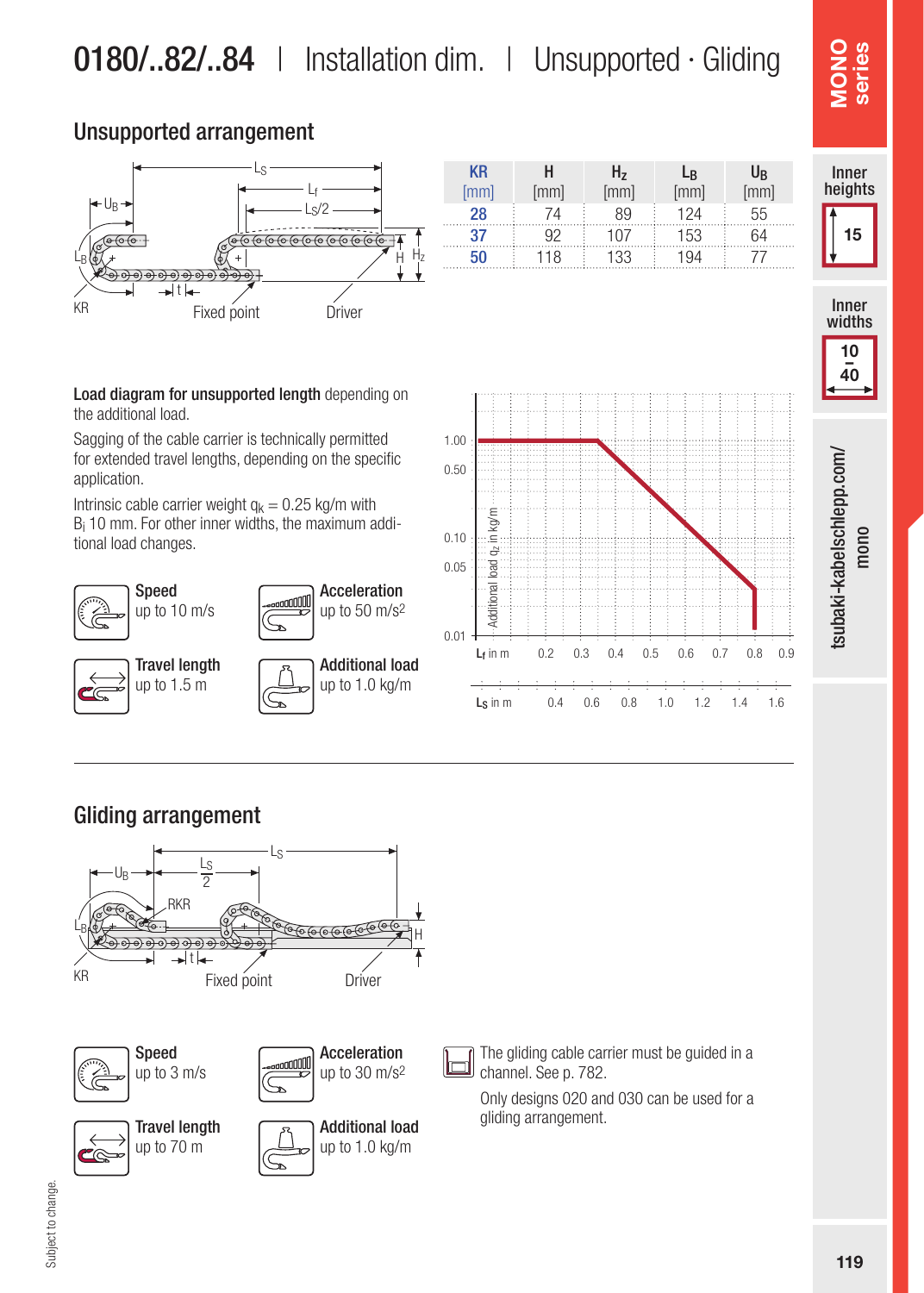### Type 0182 – closed frame

- Weight optimised, closed plastic frame with high torsional rigidity.
- Outside/inside: not openable.



# Key for abbreviations Key for abbreviations on page 16

MONO series

Design guidelines from page 64

Design guidelines from page 64



Stay arrangement on each chain link (VS: fully-stayed)



Recommended max. Ø 12 mm 15  $\frac{\infty}{\infty}$  $\overline{R}$ Bi Bk 4

The maximum cable diameter strongly depends on the bending radius and the desired cable type. Please contact us.

#### Calculating the cable carrier length

#### Cable carrier length Lk

$$
L_k \approx \frac{L_S}{2} + L_B
$$

Cable carrier length Lk rounded to pitch t



Order example

| с |             |                       |             |          |                     | ١ı                  |
|---|-------------|-----------------------|-------------|----------|---------------------|---------------------|
|   | <b>MONC</b> | 0182                  |             |          |                     |                     |
|   | Series      | $\sim$<br>Type<br>. . | $\sqrt{mm}$ | KR<br>mm | $\sqrt{mm}$<br>$-1$ | Stay<br>arrangement |

Subject to change. Subject to change.

Technical support: technik@kabelschlepp.de

technik@kabelschlepp.de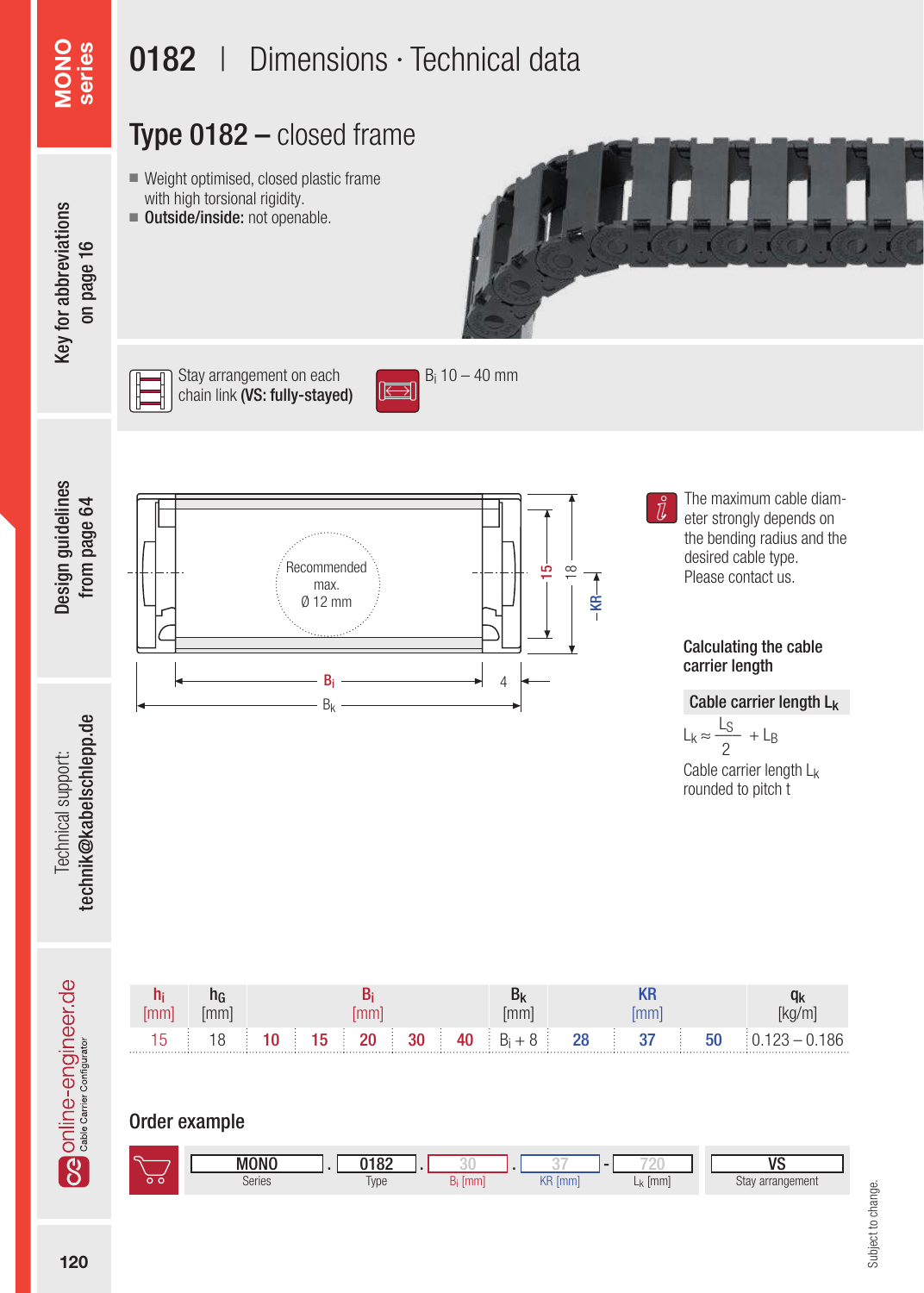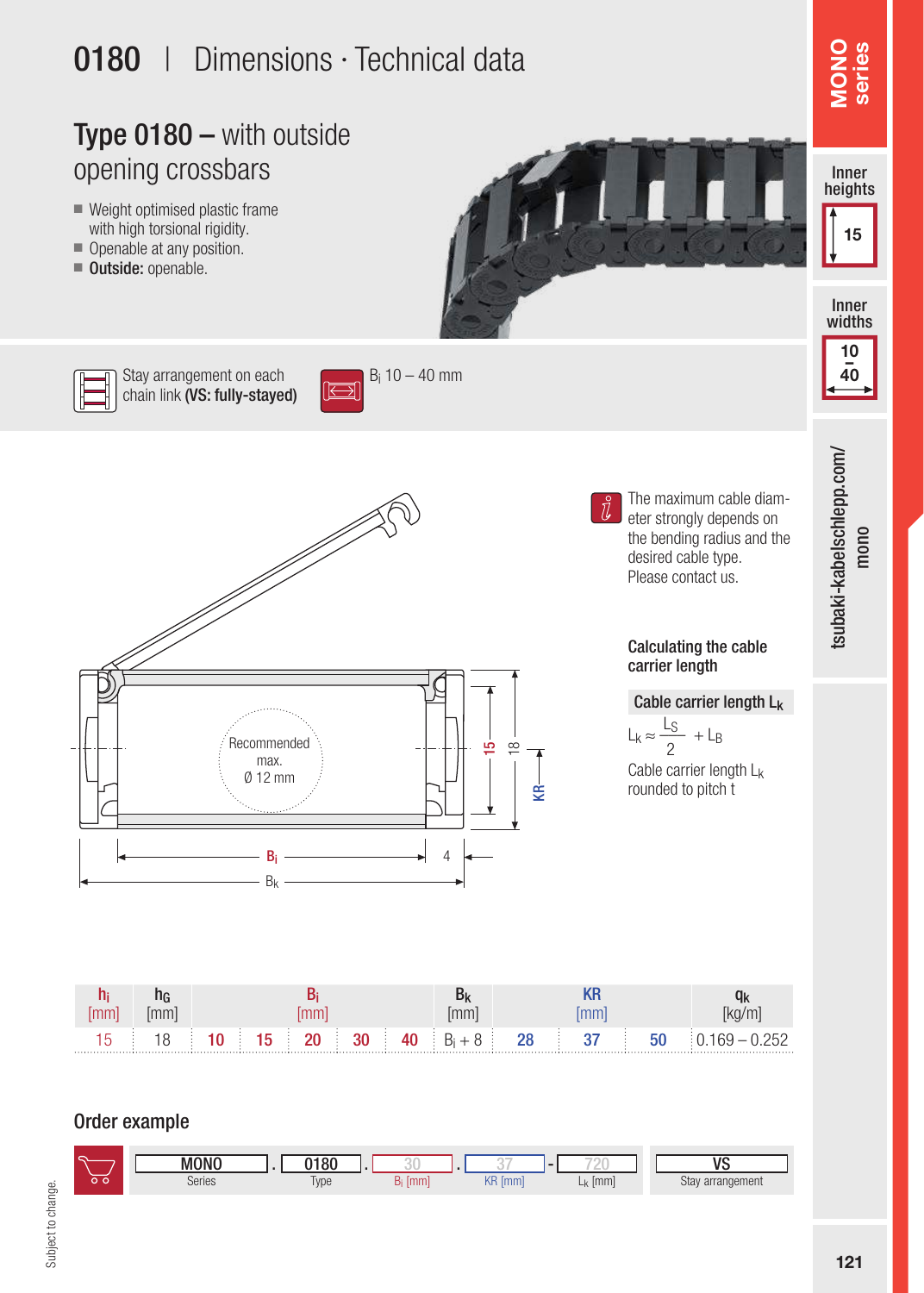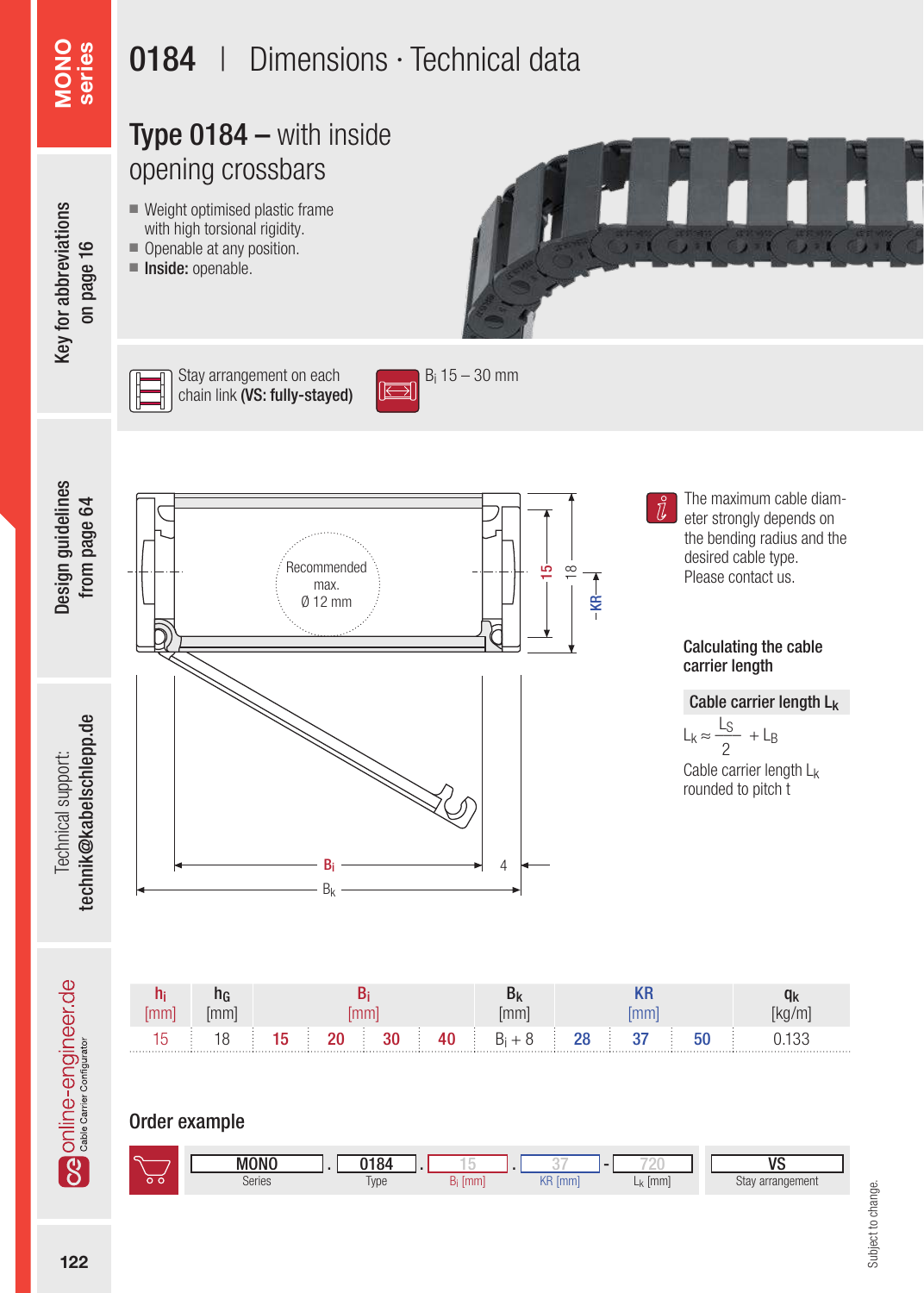## 0180/..82/..84 | End connectors

#### Single-part end connectors – plastic

(with integrated strain relief)

The plastic end connectors can be connected from above or below. The connection type can be changed by altering the position of the end connector.





Bi: 30/40 Bi: 30/40



Connection point  $F - fixed point$ M – Driver

#### Connection type  $A$  – threaded joint outside

(standard)  $I$  – threaded joint inside



#### Order example



#### Single-part end connectors – plastic

The plastic end connectors can be connected from above or below. The connection type can be changed by altering the position of the end connector.







Connection type

 $F - fixed point$ M – Driver

Connection point

 $A$  – threaded joint outside (standard)

 $I$  – threaded joint inside









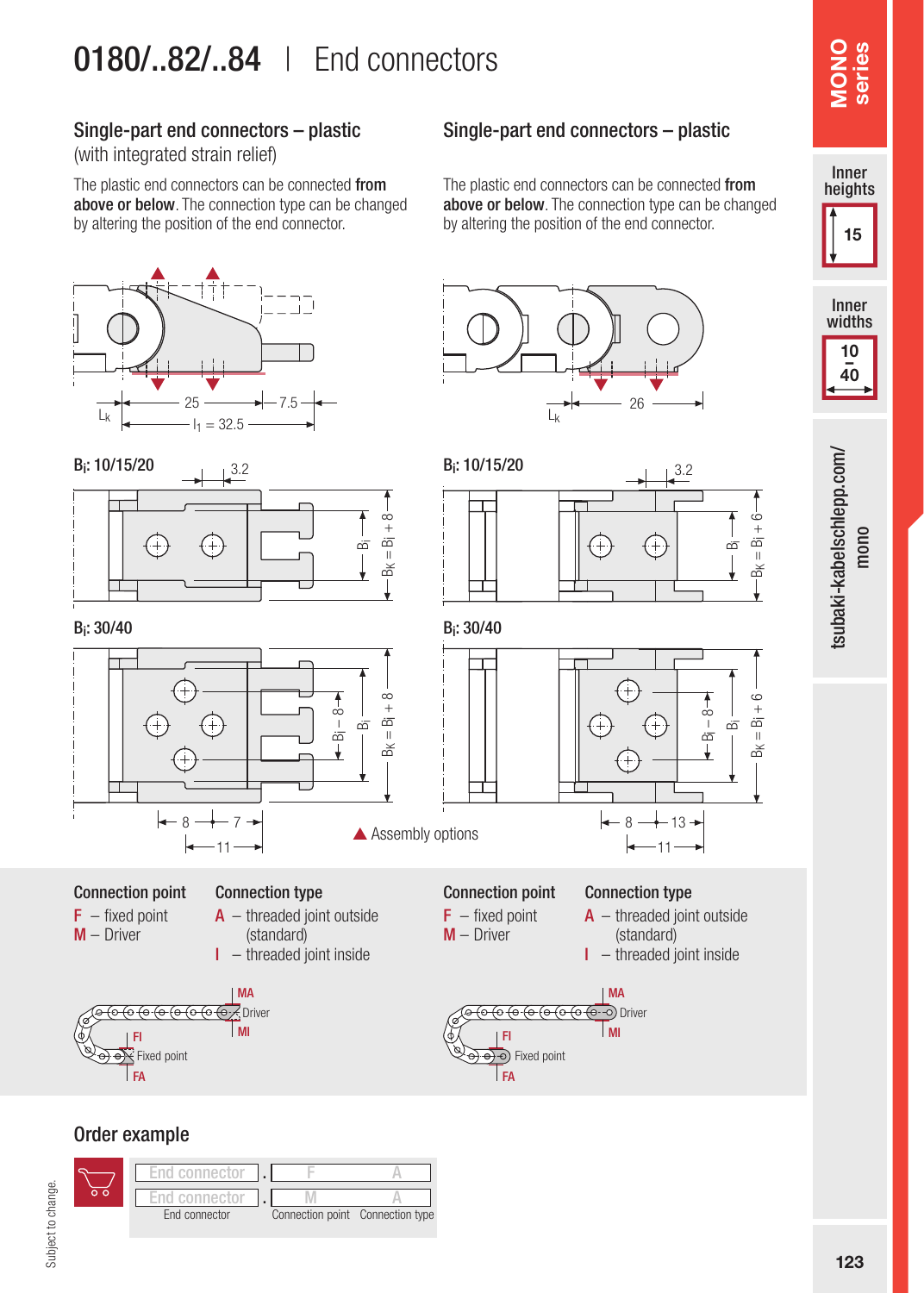# 0202 | Types | Overview

MONO series









**Types** 



#### Type 0202.................................................................... page 126

Closed frame (design 020)

■ Weight optimised, closed plastic frame with high torsional rigidity.

Inner widths  $6 - 20$  mm

Bending radii  $18 - 50$  mm

■ Outside/inside: not openable.

Design guidelines from page 64

Design guidelines from page 64



#### Fast cable laying – 0202 slotted version

The slotted variant of the MONO 0202 allows fast and easy pressing in of cables without opening the cable carrier. That saves time and therefore money. It is particularly suitable for cables with pre-assembled connectors. Please contact us!



**Ca** Online-engineer.de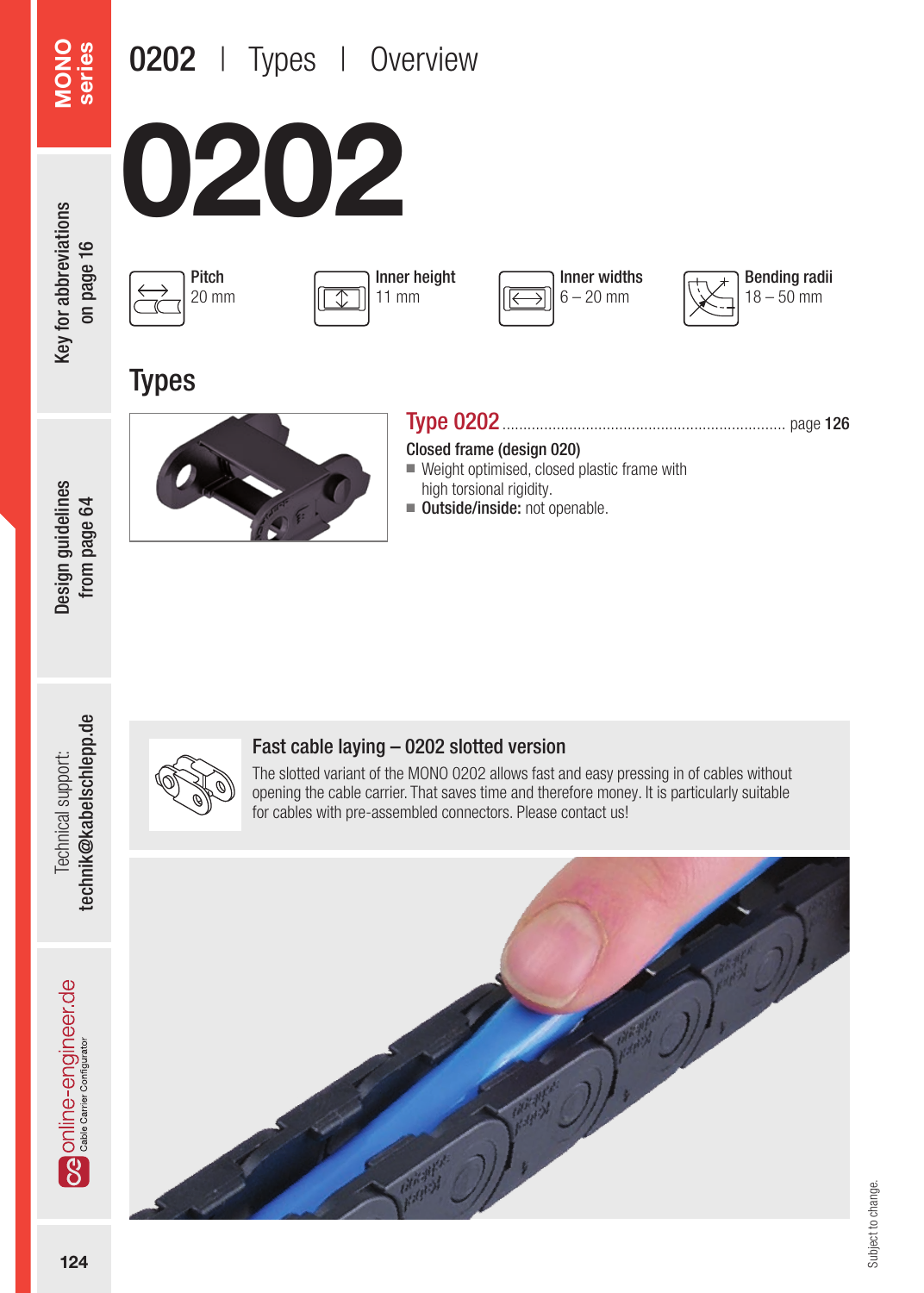KR

H

#### Unsupported arrangement



Load diagram for unsupported length depending on the additional load.

Sagging of the cable carrier is technically permitted for extended travel lengths, depending on the specific application.

Intrinsic cable carrier weight  $q_k = 0.18$  kg/m with Bi 10 mm. For other inner widths, the maximum additional load changes.





Hz

**L**<sub>R</sub>

U<sub>R</sub>

#### Gliding arrangement





# series  $\frac{8}{2}$



6  $\frac{1}{20}$ 

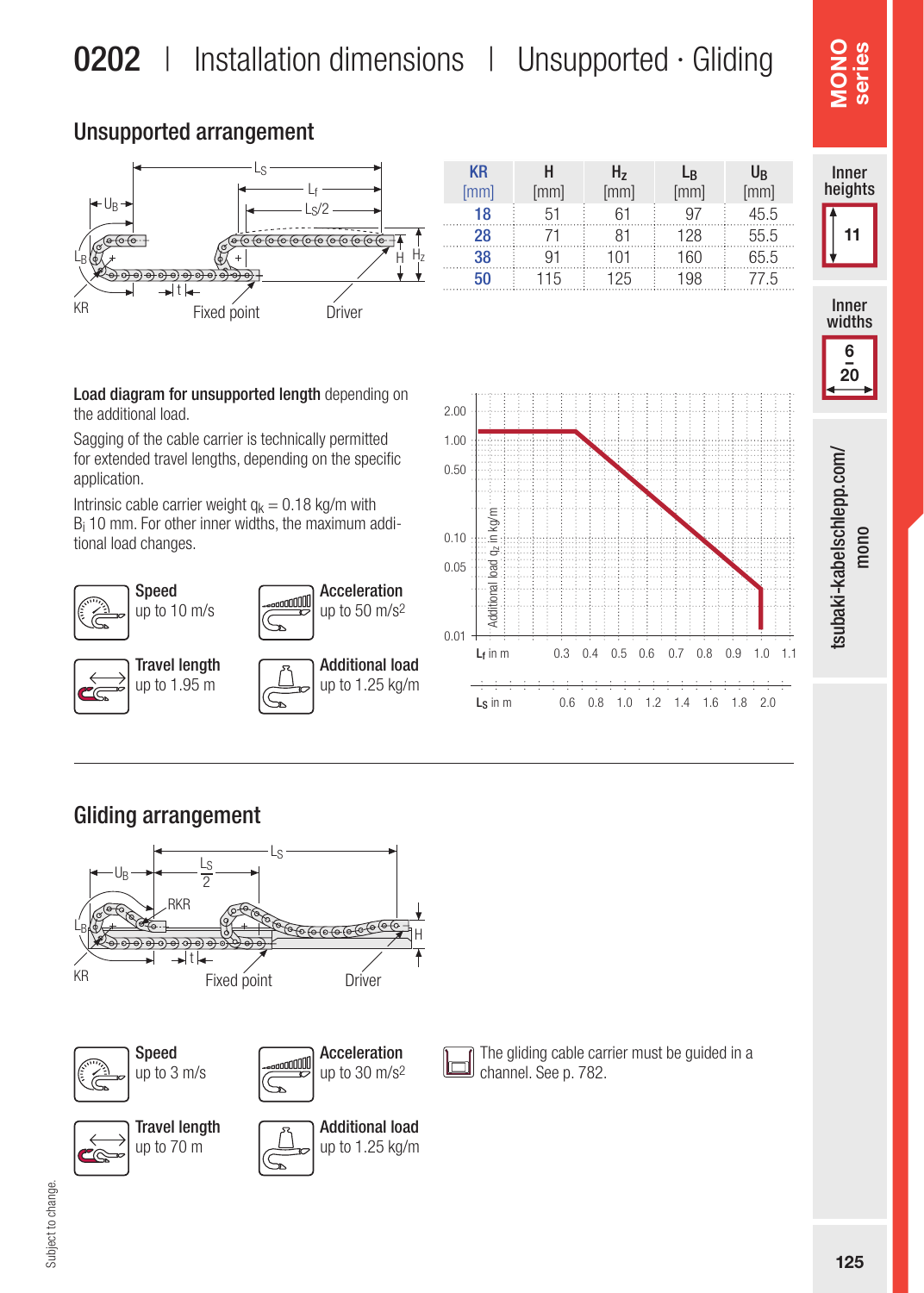## Type 0202 – closed frame

- Weight optimised, closed plastic frame with high torsional rigidity.
- Outside/inside: not openable.



Key for abbreviations Key for abbreviations on page 16

MONO series



Stay arrangement on each chain link (VS: fully-stayed)



 $B_i$  6 – 20 mm



Technical support:

Technical support:





The maximum cable diameter strongly depends on the bending radius and the desired cable type. Please contact us.

#### Calculating the cable carrier length

Cable carrier length Lk

 $L_k \approx \frac{L_S}{2} + L_B$ 2

Cable carrier length Lk rounded to pitch t



Order example

| $\subset$     | 10010<br>1NI | nnn<br>υ∠υ∠ |      |          |              | $\overline{\phantom{a}}$ |
|---------------|--------------|-------------|------|----------|--------------|--------------------------|
| $\sim$ $\sim$ | Series       | Type        | [mm] | KR<br>mm | [mm<br>$-Kk$ | Stay<br>arrangement      |

Subject to change. Subject to change.

Online-engineer.de